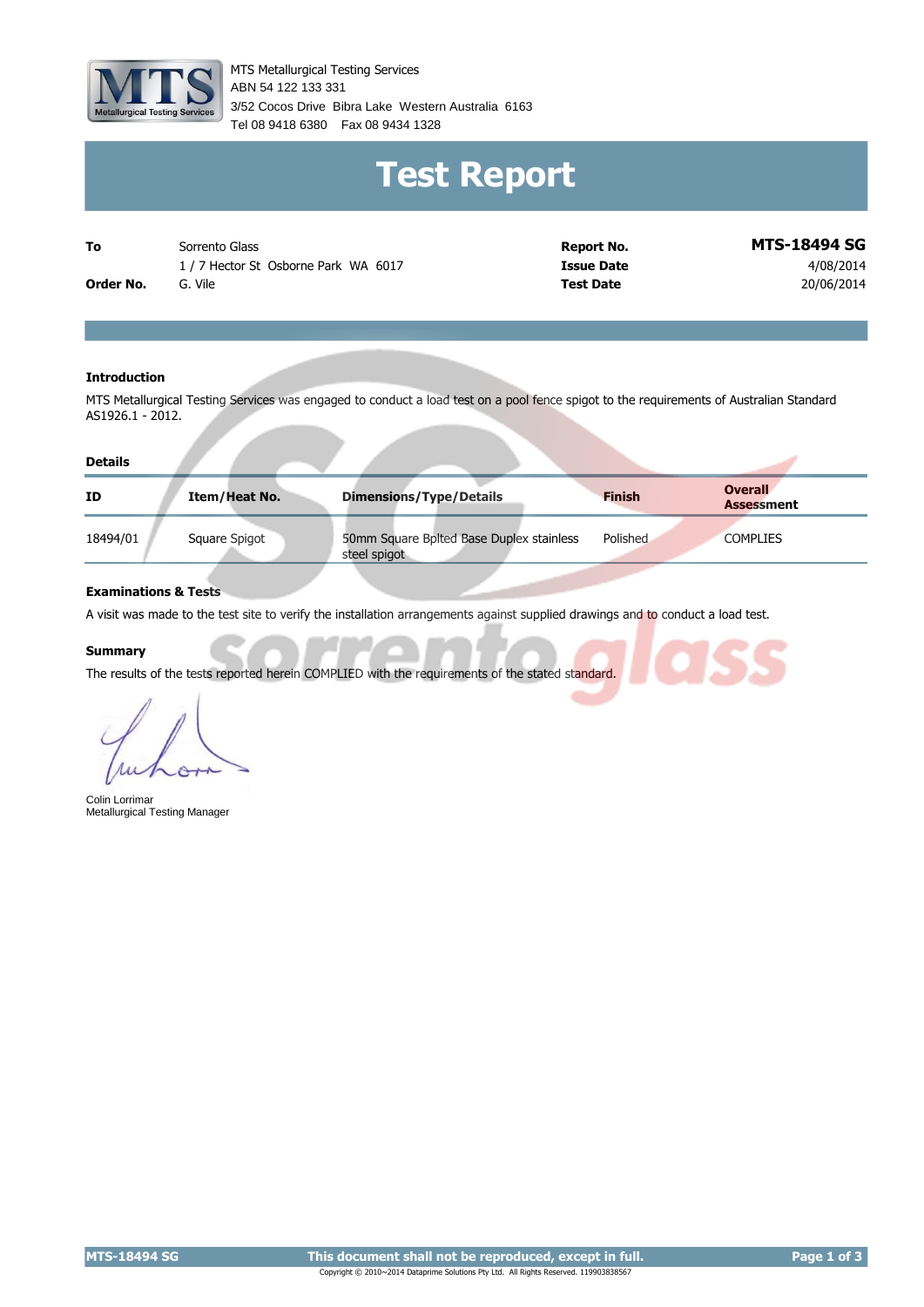

MTS Metallurgical Testing Services 3/52 Cocos Drive Bibra Lake Western Australia 6163 Tel 08 9418 6380 Fax 08 9434 1328 ABN 54 122 133 331

## **Results**



The 50mm Square Bolted Base Spigot



The spigot was installed in accordance with the details of this drawing, modified to suit the 100mm thick floor at the test site.